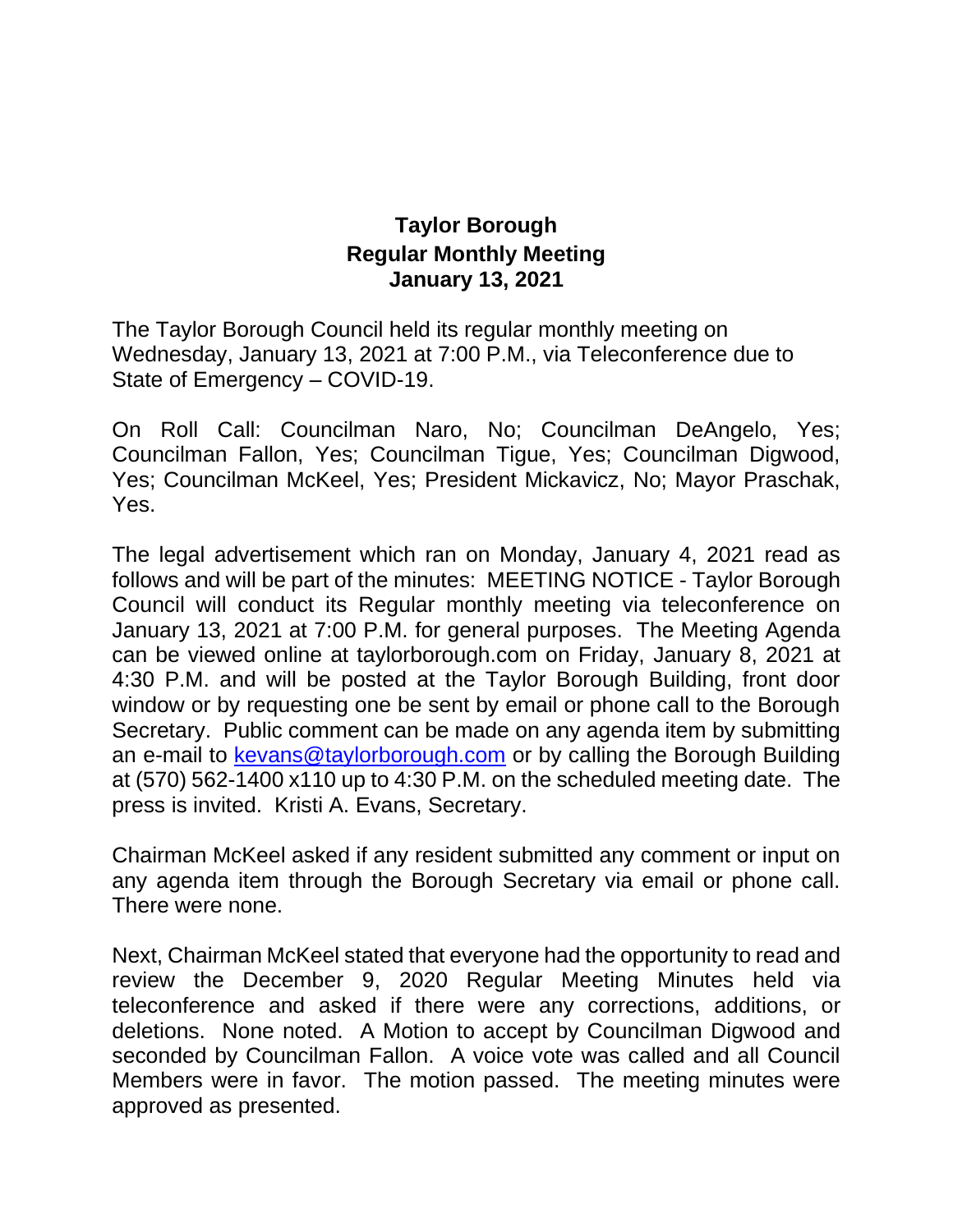Next, Chairman McKeel entertained a motion to authorize the President to execute a request for Planning Waiver & Non-Building Declaration for a property located at 923 Oak Street, Taylor, owned by Marsha & Paul Kolis. Mr. Zeleniak gave a brief overview. A motion to accept by Councilman Tigue and seconded by Councilman DeAngelo. A voice vote was called and all Council Members were in favor. The motion passed.

Next, Chairman McKeel entertained a motion to appoint Edward Fortuna to the International Property Maintenance Code Board of Appeals for a 3 Year Term to expire on 12/31/2022, currently being held by Mr. Fortuna. A motion to accept by Councilman Tigue and seconded by Councilman DeAngelo. A voice vote was called and all Council Members were in favor. The motion passed.

Next, Chairman McKeel entertained a motion to appoint Joseph Crosby to the International Property Maintenance Code Board of Appeals for a 3 Year Term to expire on 12/31/2023, currently being held by Mr. Crosby. A motion to accept by Councilman Tigue and seconded by Councilman Digwood. A voice vote was called and all Council Members were in favor. The motion passed.

Next, Chairman McKeel entertained a motion to table the appointment of someone to the International Property Maintenance Code Board of Appeals for a 3 Year Term to expire on 12/31/2021 that is currently vacant. A motion to table by Councilman DeAngelo and seconded by Councilman Tigue. A voice vote was called and all Council Members were in favor. The motion was tabled.

Next, Chairman McKeel entertained a motion to appoint Dick Nezlo to the Vacancy for a 1 Year Term to expire on 12/31/2021, currently being held by Mr. Nezlo. A motion to accept by Councilman DeAngelo and seconded by Councilman Tigue. A voice vote was called and all Council Members were in favor. The motion passed.

Next, Chairman McKeel entertained a motion to appoint Daniel P. Zeleniak to the DABT for a 5 Year Term to expire on 12/31/2025, currently being held by Mr. Zeleniak. A motion to accept by Councilman Tigue and seconded by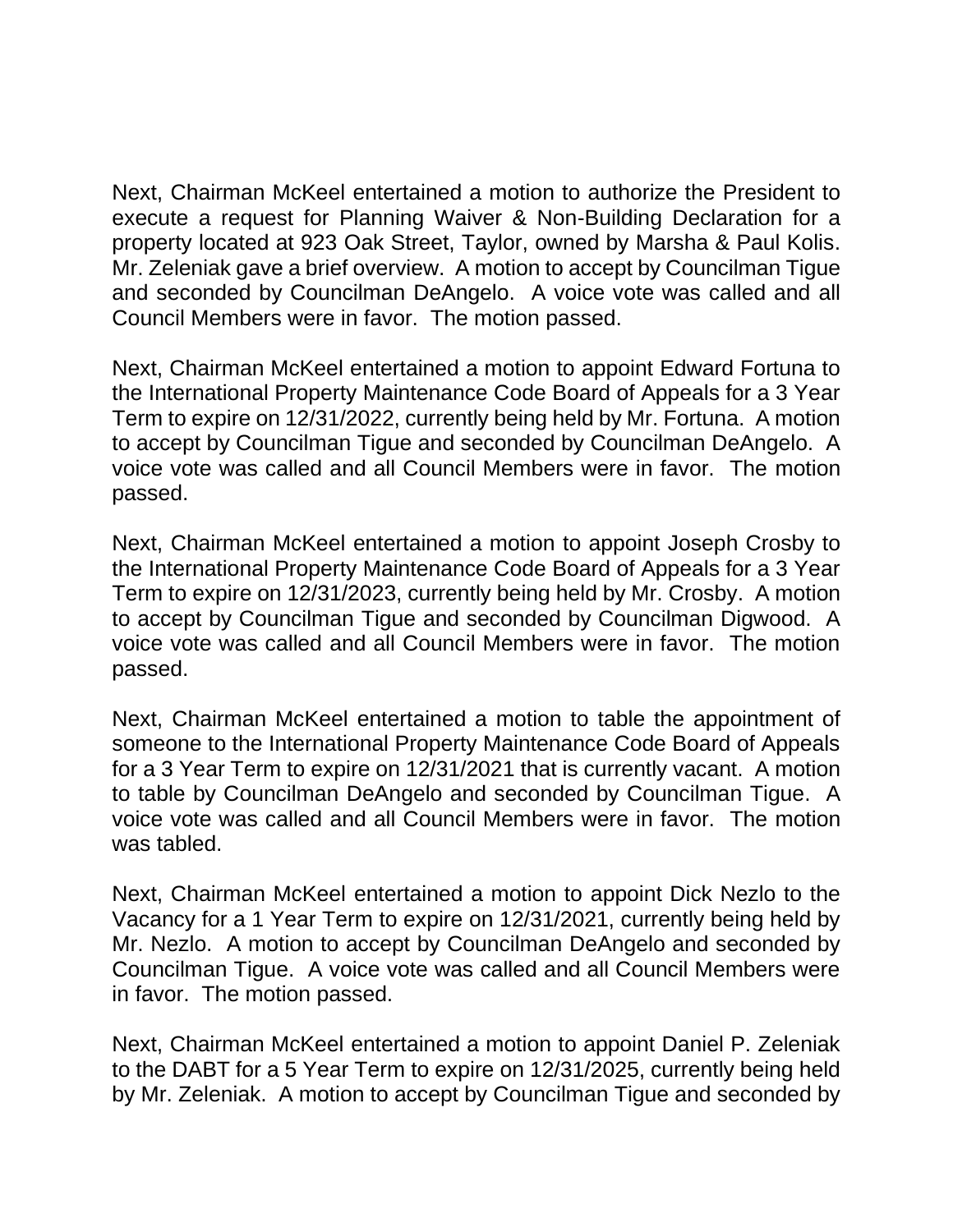Councilman Fallon. A voice vote was called and all Council Members were in favor. The motion passed.

Next, Chairman McKeel entertained a motion to appoint David Wilce to the Zoning Hearing Board (Alternate) for a 3 Year Term to expire on 12/31/2025, currently being held by Mr. Wilce. A motion to accept by Councilman Tigue and seconded by Councilman DeAngelo. A voice vote was called and all Council Members were in favor. The motion passed.

Next, Chairman McKeel entertained a motion to table the appointment of someone to the Zoning Hearing Board (Alternate) for a 3 Year Term to Expire on 12/31/2022, currently vacant. A motion to table by Councilman Digwood and seconded by Councilman Tigue. A voice vote was called and all Council Members were in favor. The motion was tabled.

Next, Chairman McKeel entertained a motion appoint Stephen Armillay to the Planning Commission for a 4 Year Term to expire on 12/31/2024, currently being held by Mr. Armillay. A motion to accept by Councilman Tigue and seconded by Councilman Fallon. A voice vote was called and all Council Members were in favor. The motion passed.

Next, Councilman Tigue read the Approval of Bills for Payment for December 2020. Attached are the list of paid invoices and open invoices.

Next, Chairman McKeel entertained a motion to pay the December 2020 Payroll in the amount of \$152,944.24. December General Fund Paid Bills in the amount of \$93,506.19, General Fund Open Invoices in the amount of \$97,675.01 and Liquid Fuels Open Invoices in the amount of \$16,331.20 - Total Expenditures \$360,456.64 when funds are available. A motion was made by Councilman Tigue and seconded by Councilman Digwood. A voice vote was called and all Council Members were in favor. The motion passed.

| <b>December Payroll</b>             | \$152,944.24 |
|-------------------------------------|--------------|
| December General Fund Paid Bills    | \$93,506.19  |
| December General Fund Open Invoices | \$97,675.01  |
| December Liquid Fuels Open Invoices | \$16,331.20  |
| <b>Total Expenditures</b>           | \$360,456.64 |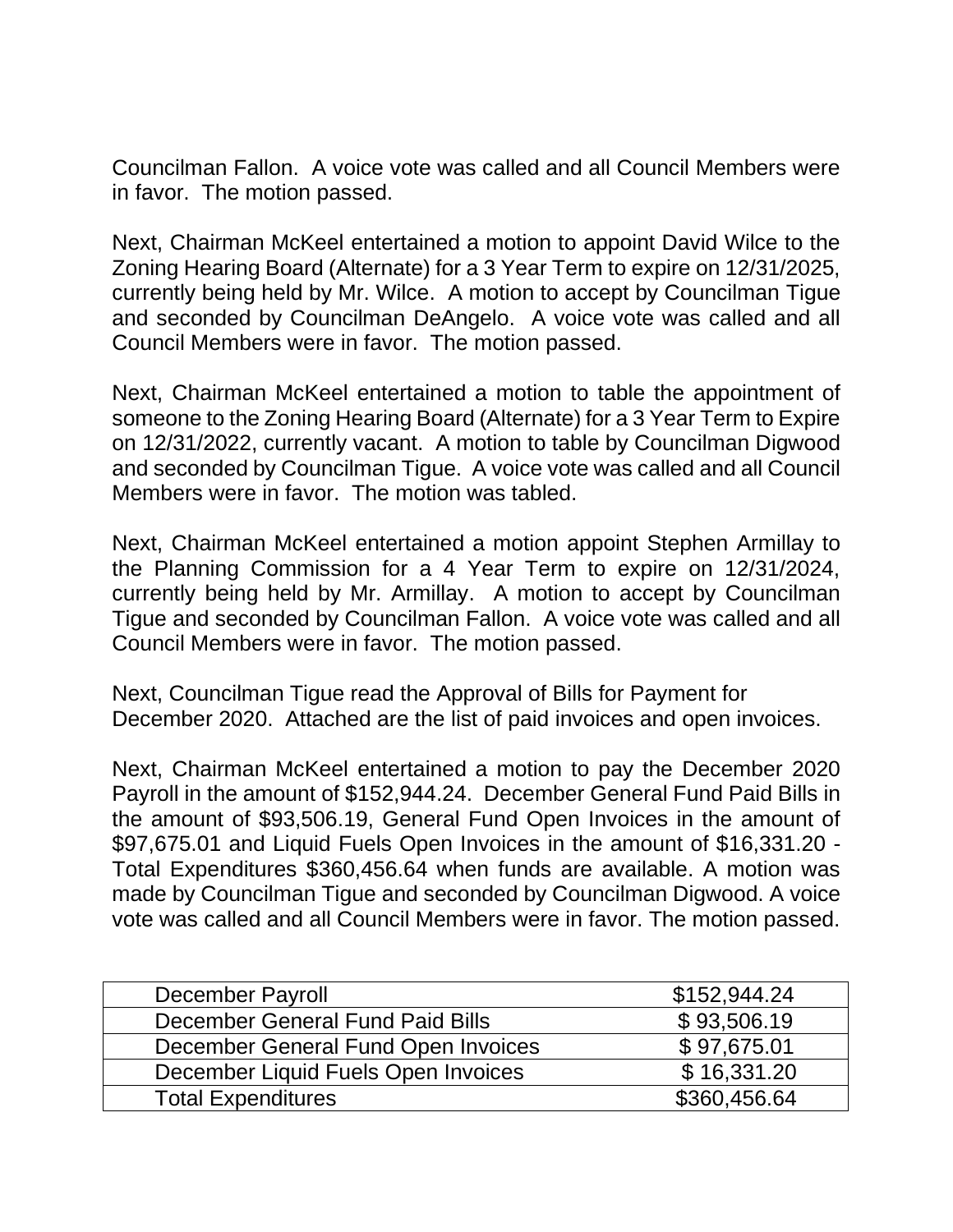Next, Mr. Zeleniak read the Treasurer's Report for December 2020. The Treasurer's Report was placed on file.

## **Treasurer's Report December 2020**

| <b>Local Service Tax</b>        | \$6,670.07   |
|---------------------------------|--------------|
| RE: Tax Delinquent 2019         | \$3,075.28   |
| RE: Tax Delinquent 2018         | \$424.32     |
| RE: Tax Delinguent 2017         | \$269.44     |
| RE: Tax Delinquent 2016         | \$286.77     |
| <b>Earned Income Tax</b>        | \$12,899.08  |
| <b>RE Transfer Tax</b>          | \$125,955.80 |
| <b>UCC Building Permits</b>     | \$1,317.14   |
| <b>Court Fees/Police Fines</b>  | \$1,379.50   |
| <b>TCC</b>                      | \$2,718.00   |
| <b>Tax Duplicates</b>           | \$100.00     |
| Zoning                          | \$130.00     |
| <b>Escrow</b>                   | \$875.00     |
| Other Income                    | \$296.26     |
| Waste Management (CPI Increase) | \$10,834.79  |
| Intergovernmental Revenue       | \$35,000.00  |
| Interest                        | \$59.59      |
| <b>Total Revenue</b>            | \$202,291.04 |

Next, Mr. Tigue read the Financial Report for December 31, 2020. The Financial Report was placed on file.

 **Financial Report**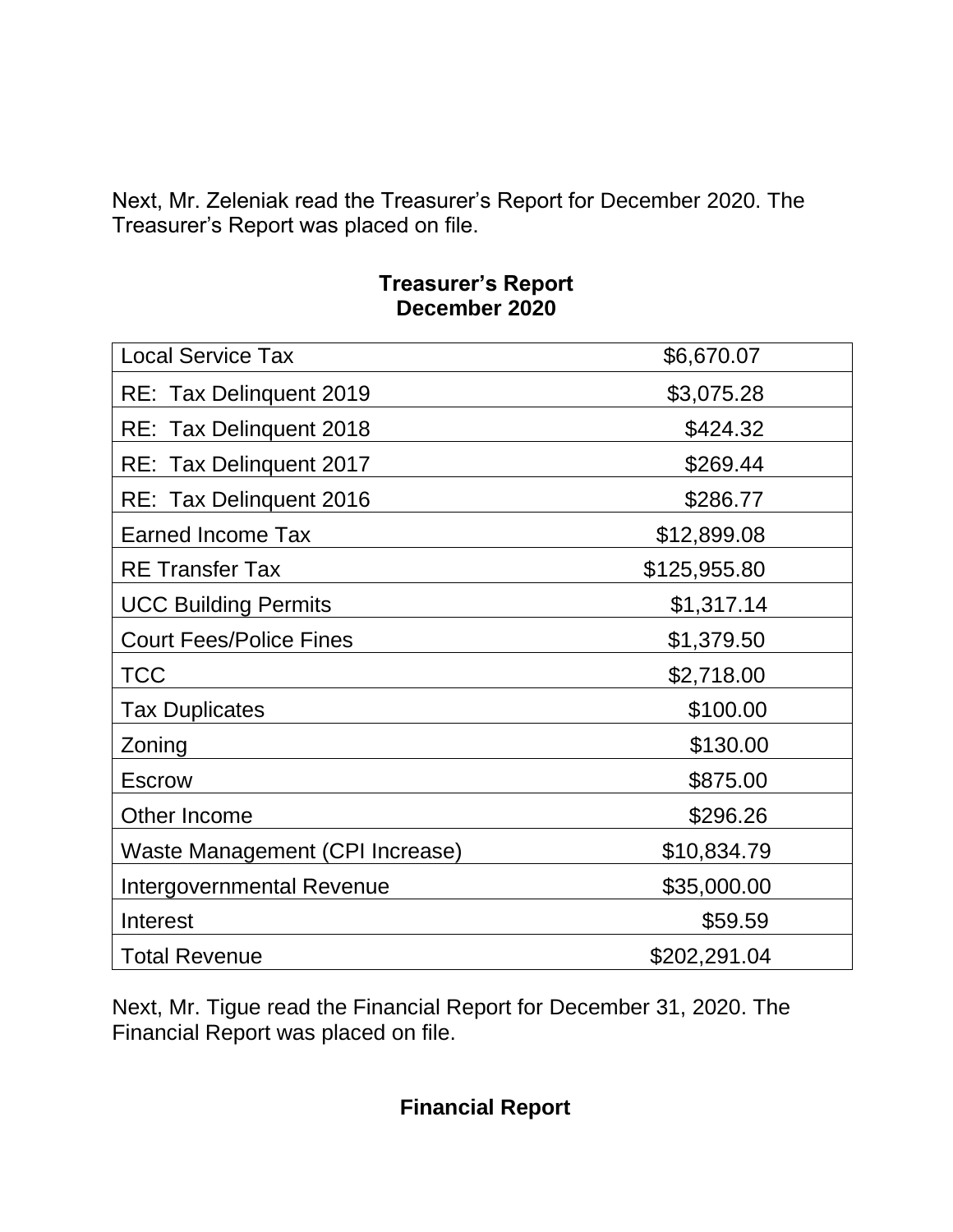## **December 31, 2020**

| <b>General Account Balance</b>       | \$686,985.49   |
|--------------------------------------|----------------|
| <b>Real Estate Tax Account</b>       | \$8,511.68     |
| <b>Liquid Fuels Account Balance</b>  | \$354,598.83   |
| <b>Splash Park Account</b>           | \$30,754.92    |
| <b>Veteran's Memorial Account</b>    | \$1,005.91     |
| Hero's Banner Account                | \$6,616.94     |
| Open Purchase Orders (PO's)          | (\$20,896.28)  |
| 10 Year General Obligation Note      | (\$208,613.19) |
| <b>Lease Obligations</b>             | (171,327.09)   |
| <b>Escrow Funds (Taylor Commons)</b> | \$60,256.86    |
| <b>Escrow Account (General)</b>      | \$5,020.90     |
| <b>Police Pension Fund</b>           | \$3,938,461.46 |
| <b>ESL, Inc. Escrow Account</b>      | \$468,808.91   |
| <b>Fire Insurance Escrow</b>         | \$10.00        |

Next, Chairman McKeel asked that the Recycling Report for December 2020 be placed on file.

## **Recycling Report December 2020**

|                    | Pounds | Tons  |
|--------------------|--------|-------|
| Commingle          | 25,320 | 12.66 |
| Cardboard/Paper    | 58,400 | 29.20 |
| <b>Brush/Grass</b> |        |       |
| Totaling           | 83,720 | 41.86 |

Next, Chairman McKeel asked that the Mayor's Report for the month of December 2020 be placed on file. There were 442 incident numbers